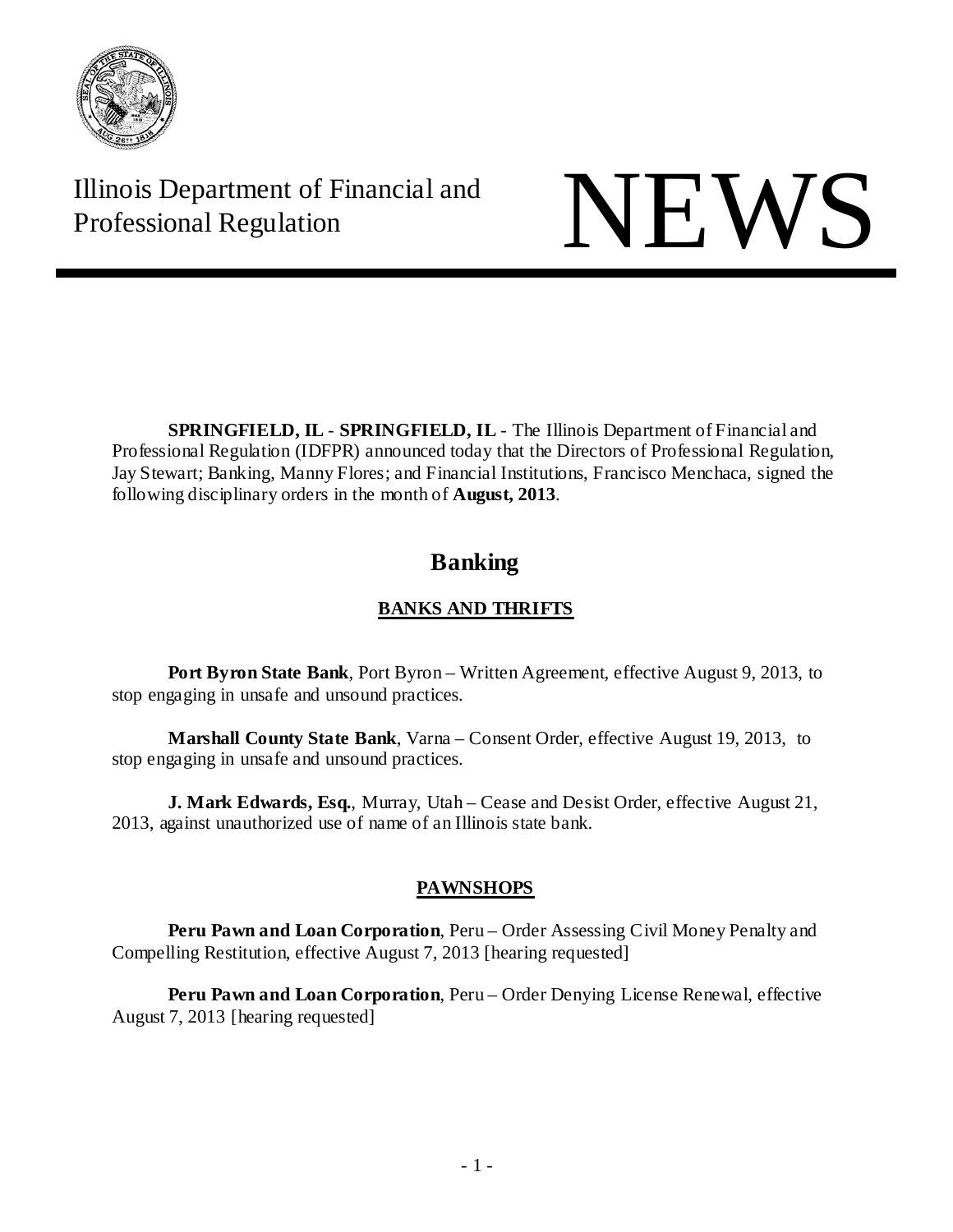# **Professional Regulation**

## **APPRAISER**

**Brent Baldwin, Lombard** – certified general real estate appraiser license (553-000228) fined \$1,000 and must submit proof of successful completion of coursework after engaged in gross negligence in developing and communicating an appraisal and failed to observe one or more of the Uniform Standards of Professional Appraisal Practice.

**Lashan Cato, Richton Park** – certified residential real estate appraiser license (556- 003992) placed in refuse to renew status for being more than 30 days delinquent in the payment of child support.

**Kathryn Horos, Lake Forest** – certified residential real estate appraiser license (556- 000468) reprimanded and fined \$1,000 after prepared consulting evaluations for the Illinois Property Tax Appeal Board using the Form 1004 thereby communicating consulting information results as an appraisal without including her Illinois Certification title, license number and license expiration date.

**Ronald Mohr, Cary** – certified residential real estate appraiser license (556-003268) ordered to complete coursework within one year and submit two years of Quarterly Logs due to creating appraisal reports that lacked credibility and contained numerous errors and omissions.

**John O'Brien, Quincy** – licensed real estate appraiser license (557-001586) ordered to cease and desist from submitting further appraisals without a supervising appraiser's signature.

**Vlad Ostromogilsky, Chicago** – licensed real estate appraiser license (557-002211) revoked for a minimum of five years for being convicted of making a false statement to a federal agent.

## **BARBER, COSMETOLOGY, ESTHETICS AND NAIL TECHNOLOGY**

**Mary Allen, Alton** – barber license (006-060167) reprimanded and fined \$150 for practicing when her license had lapsed.

**Ernest Harvey, Urbana** – barber license (006-062521) indefinitely suspended, nunc pro tunc to October 24, 2008 based on felony convictions and unprofessional conduct.

**Booker Jackson, Fairview Heights** – barber license (006-064464) issued and placed on probation for two years based on felony convictions and unprofessional conduct.

The following individual's cosmetology licenses were placed in refuse to renew status after defaulting on an Illinois educational loan: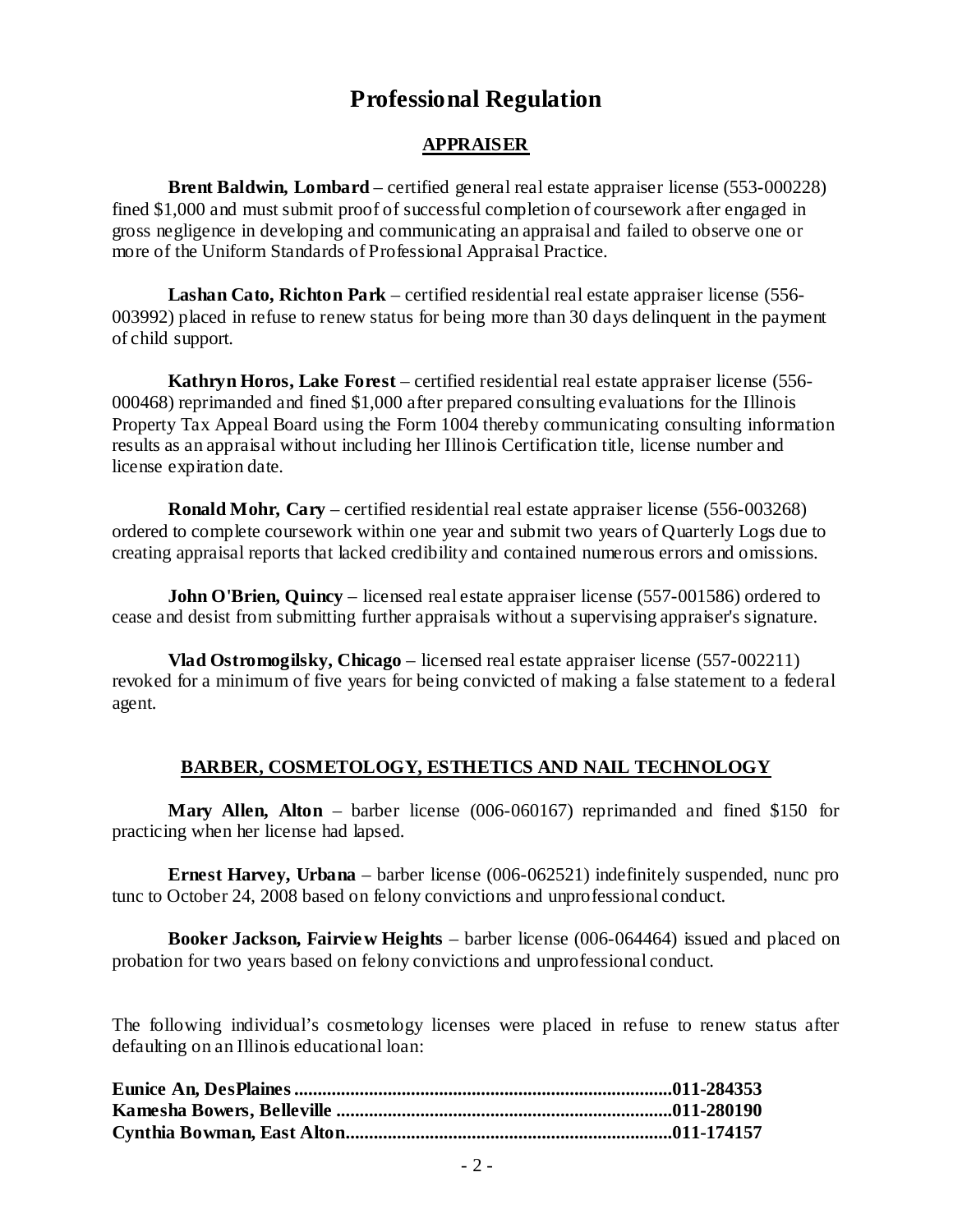| .011-295438 |
|-------------|
| .011-257863 |
| .011-263945 |
| .011-269099 |
| .011-270357 |
| .011-256424 |
| .011-292313 |
| .011-230880 |
| .011-283581 |
| .011-194425 |
| .011-287664 |
| .011-280282 |
| .011-255916 |
| .011-292953 |
| .011-288637 |
| .011-289347 |
| .011-281029 |

**Rickie Battaglia, Wheaton** – cosmetology license (011-277995) placed in refuse to renew status for being more than 30 days delinquent in the payment of child support.

**Princess Dantzler, Chicago** – cosmetology license (011-277832) reinstated with reprimand and fined \$250 based on unlicensed practice of cosmetology.

**Jacqueline DeBolt, Carol Stream** – cosmetology license (011-302945) issued and placed on non-reporting probation for two years due to a prior criminal conviction.

**Colleen DeSimone, Oak Lawn** – cosmetology license (011-302756) issued and placed on non-reporting probation for one year due to a prior criminal conviction.

**Julie French, Rockford** – cosmetology license (011-255755) reprimanded with conditions and fined \$140 after misrepresented completion of required continuing education hours upon renewal of license and failed to respond to a Department audit.

**Cathy Lynch, Harrisburg** – cosmetology license (011-177672) placed in refuse to renew status after defaulted on an Illinois educational loan.

**Alisia McCowan, Champaign** – cosmetology license (011-302957) issued and placed on probation for 18 months due to felony forgery convictions.

**Kevin Muhammad, Chicago** – cosmetology license (011-283998) placed in refuse to renew status for being more than 30 days delinquent in the payment of child support.

**Cassandra Smith, Bloomington** – cosmetology license (011-301230) automatically, indefinitely suspended based on violation of probation.

**Katherine Vaughn, Bartselo** – cosmetology license (011-303096) issued and placed on probation for two years due to a prior criminal conviction.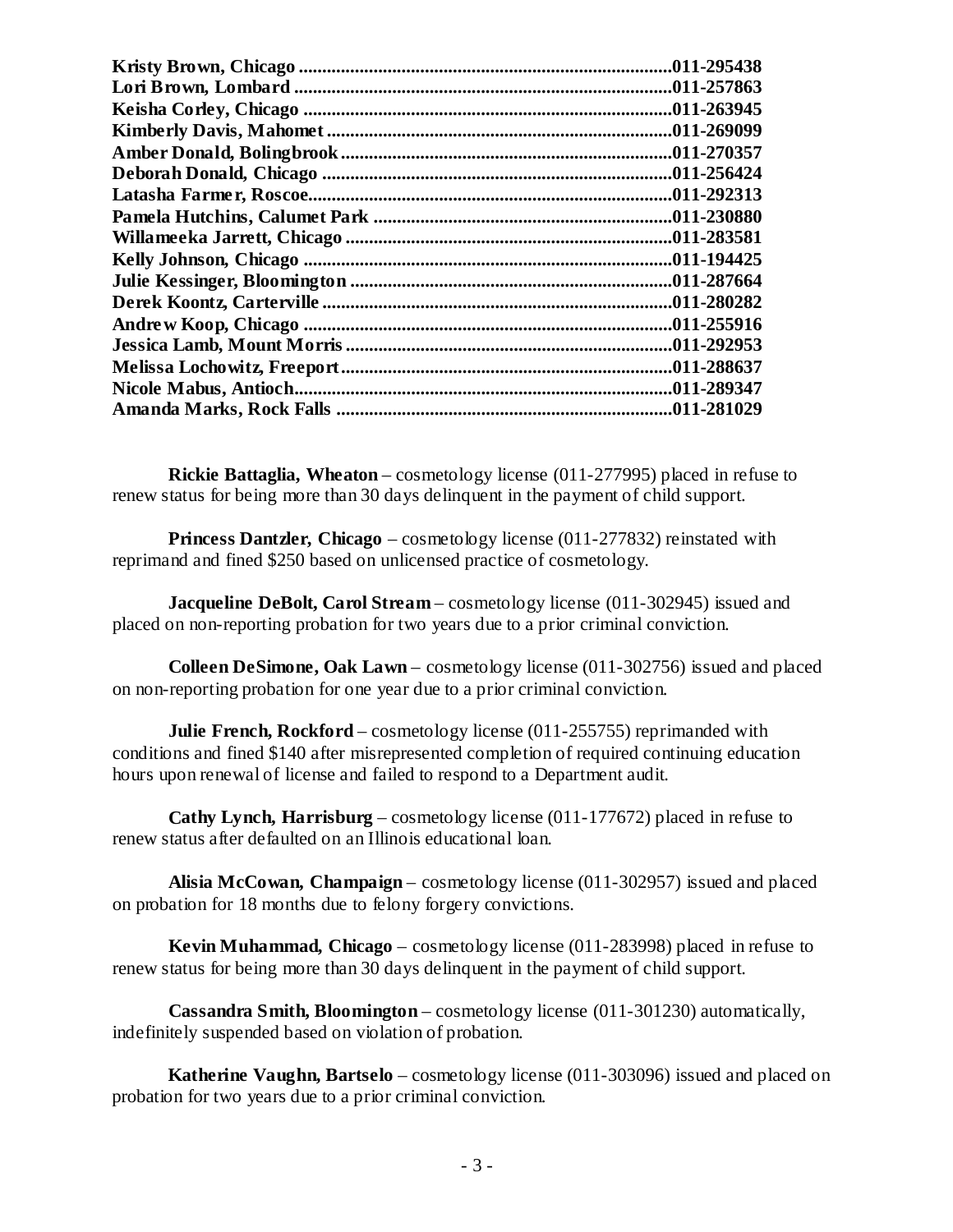**Vivienne Duong, Carbondale** – nail technician license (169-023596) reprimanded and fined \$750 based on aiding and assisting unlicensed practice of nail technology and for sanitation regulations.

**Kevin Nguyen, Burbank** – nail technician license (169-003480) fined \$1,000 for causing the submission of a falsified cosmetologist application.

**Hot Nails, Carol Stream** – salon license (189-012121) and **Thanh K Nguyen, Carol Steam** – nail technician license (169-015247) placed on probation for one year and fined \$1,000 due jointly and severally for operating the salon in an unsanitary manner.

**Jerry Gardner, Chicago** – (unlicensed) ordered to cease and desist the unlicensed practice of cosmetology.

#### **AUCTIONEER**

**George Carroll, Alton** – auctioneer license (440-000843) fined \$750 for failing to deliver to all registered participants the complete terms and conditions of the auction; failing to advise a seller that the auction would also include other sellers' items, not just this individuals seller's items; and failed to inform the seller that items not sold would be thrown away.

#### **COLLECTION AGENCY**

**Xerox State & Local Government, Fairfax, VA** – collection agency license (017- 020630) placed on probation for one year due to a sister-state discipline.

## **DENTAL**

**Joseph Favia, Arlington Heights** – dental license (019-023280) reprimanded and fined \$30,000 for allowing dentists in Illinois to place dental implants.

**Ebrahim Mamsa, Orlando, FL** – dental license (019-023541) suspended for 14 days, followed by probation for one year after charging for services not rendered and using x-ray equipment not certified for use.

**Paul Petrungaro, Chicago** – dental license (019-020118) suspended for one week, followed by indefinite probation for a minimum of six months and fined \$5,000 and must pay previous fine for prescribing controlled substances without an active license.

**Jeffrey Zeller, Chicago** – dental license (019-021011) reprimanded for root canal below the standard of care.

**Cynthia Garcia, Round Lake Beach** – (unlicensed) ordered to cease and desist the unlicensed practice of dentistry and assessed a \$5,000 civil penalty.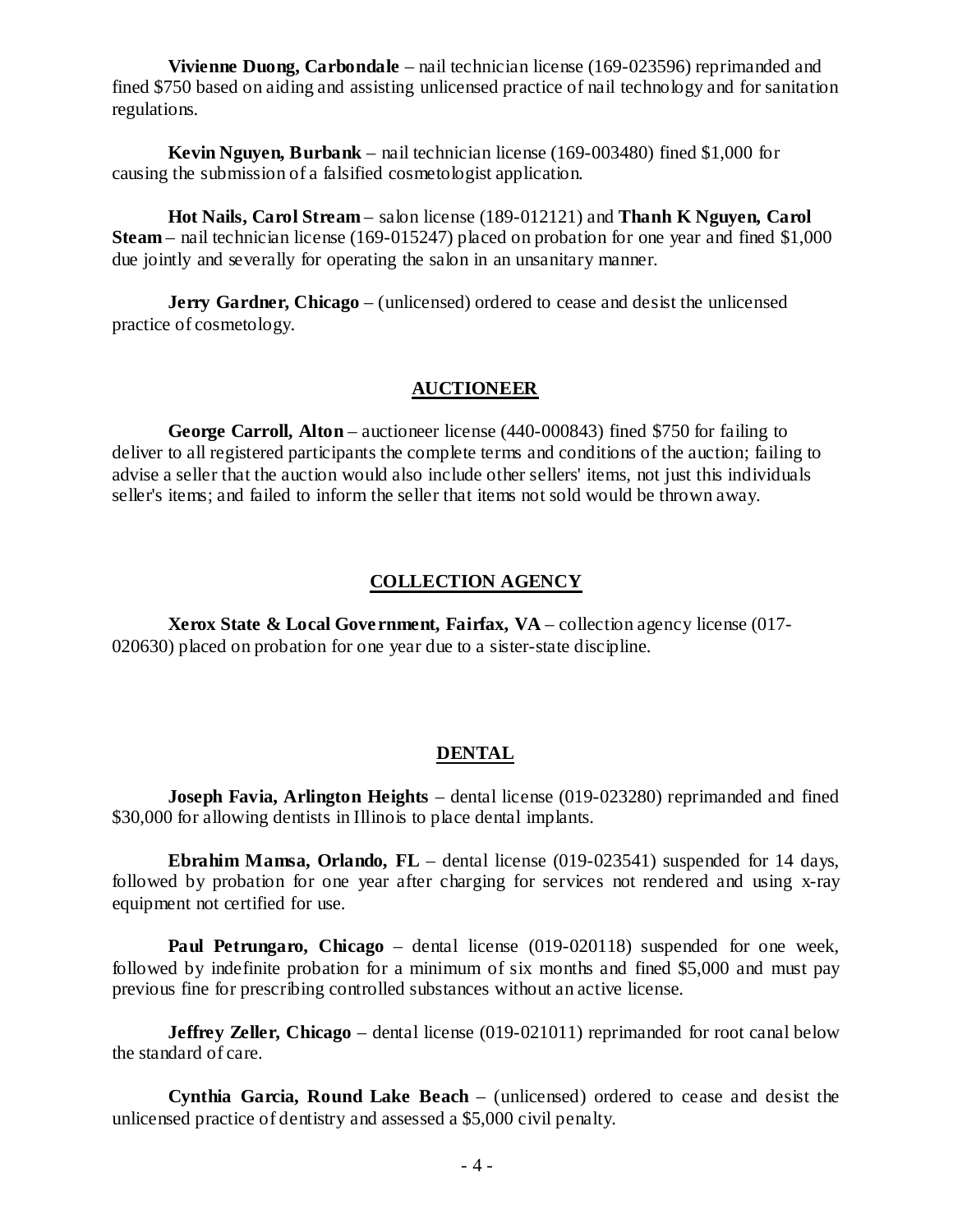## **DETECTIVE, ALARM, SECURITY, FINGERPRINT VENDOR AND LOCKSMITH**

**Jason Aters, Sandwich** – permanent employee registration card (129-315168) placed in refuse to renew status following felony conviction for arson and failure to report same to the Department.

**Avelino Baez, Calumet City** – permanent employee registration card (129-368039) issued and placed on probation for two years due to criminal conviction.

**Edward Baker, Mt. Prospect** – permanent employee registration card (129-178136) placed in refuse to renew status for failure to notify the Department of his arrest within 30 days.

**Darius Ballard, Chicago** – permanent employee registration card (129-368037) issued and placed on probation for one year due to criminal conviction.

**Anthony Crawford Baldonado, Bloomington** – permanent employee registration card (129-368267) issued and placed on probation for one year due to criminal convictions.

**Heath Crews, Murphysboro** – permanent employee registration card (129-368266) issued and placed on probation for one year due to criminal convictions.

**Jerry Dangerfield, Matteson** – permanent employee registration card (129app1358131) to be issued and placed on probation for two years due to criminal conviction.

**Ruben Jackson, Chicago** – permanent employee registration card (129-337740) placed on probation for one year due to criminal conviction.

**Raynard Jones, Calumet Park** – permanent employee registration card (129-368035) issued and placed on probation for two years due to criminal conviction.

**Aaron Knoblock, Springfield** – permanent employee registration card (129-386265) issued and placed on probation for three years due to criminal convictions.

**Kelley Latting, St. Anne** – permanent employee registration card (129-368038) issued and placed on probation for one year due for failure to disclose criminal conviction.

**Ben Moore, Chicago** – permanent employee registration card (129-368036) issued and placed on probation for three years for failure to disclose criminal conviction.

**Matthew Moore, Joliet** – permanent employee registration card (129-368018) issued and placed on probation for one year due to criminal conviction.

**Theodore Nkwocha, Chicago** – permanent employee registration card (129-368032) issued and placed on probation for one year due to criminal conviction.

**Danielito Valentin, Chicago** – permanent employee registration card (129-341181) placed in refuse to renew status due to felony Convictions in 2012 for aggravated battery/bodily harm, aggravated battery/public place and aggravated unlawful use of a weapon in a vehicle; unethical and dishonorable conduct, and failure to report arrest and convictions.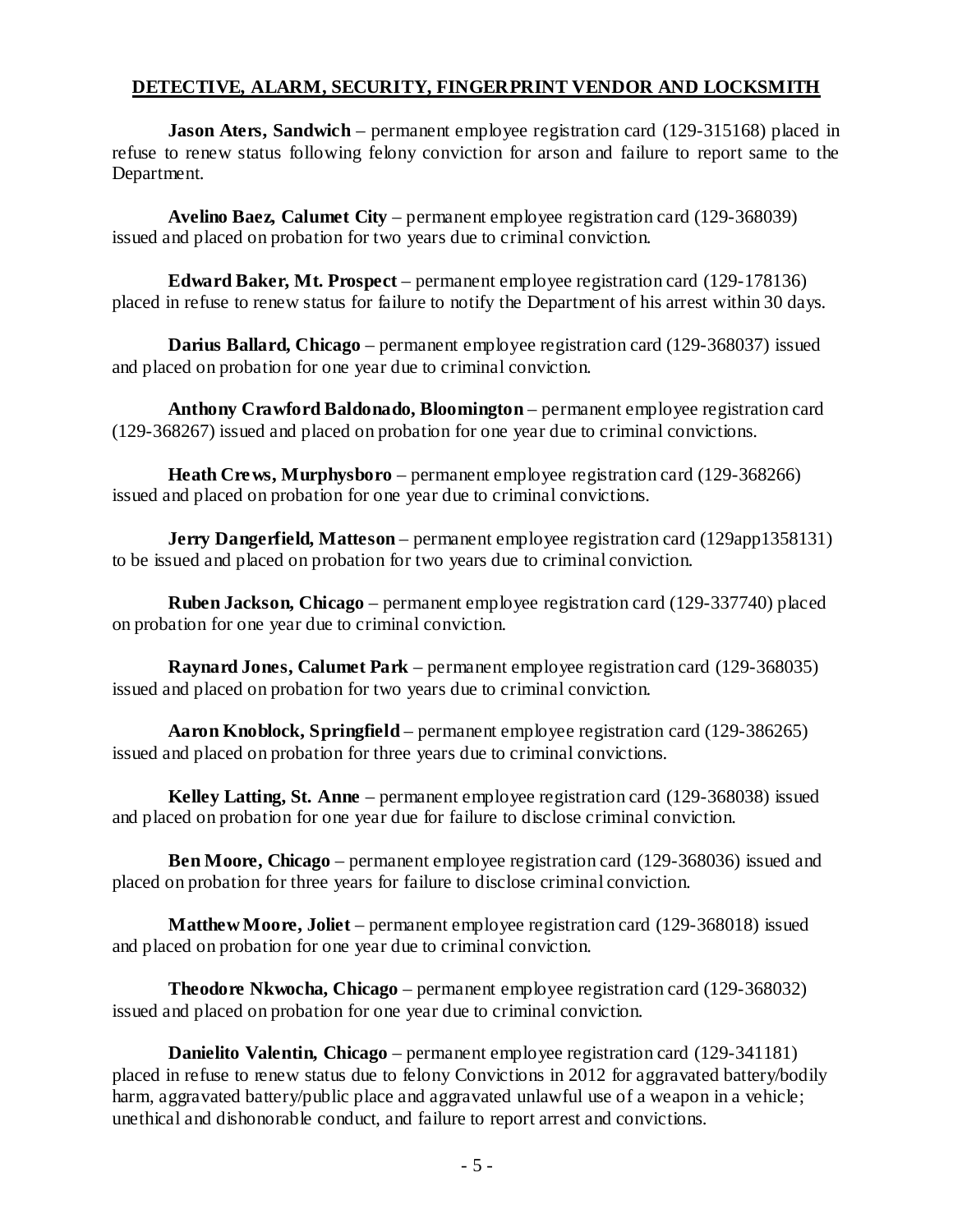**Ricardo Vergara, Chicago** – permanent employee registration card (129-368034) issued and placed on probation for two years due to criminal conviction.

**Arayn Withers, Chicago** – permanent employee registration card (129-309034) restored to probation after defaulted on an Illinois educational loan has now entered into a repayment agreement.

**Joey Carmickel and Evelyn Harris-Carmickel, Harvey** – (unlicensed) **and 5 0 Security, Chicago** – (unlicensed) ordered to cease and desist performing duties of licensed private security contractors and as private contractor agency for advertising, offering and engaging in activities requiring licensure under the Act.

# **ENVIRONMENTAL HEALTH PRACTICE**

**Linda Kampe, Berwyn** – (unlicensed) ordered to cease and desist unlicensed practice as an environmental health practitioner.

# **FUNERAL DIRECTORS & EMBALMERS**

**John Buettgen, Schofield, WI** – funeral director and embalmer license (034-016182) reprimanded, Respondent must place license in "inactive" status and fined \$1,600 for failure to satisfy the continuing education requirement.

**Robert Burton, Chicago** – funeral director and embalmer license (034-011125) reprimanded and fined \$1,300 for failure to satisfy the required number of continuing education hours for the pre-renewal period.

**Timothy Couri, Peoria** – funeral director and embalmer license (034-014369) reprimanded and Respondent must place license on inactive status and fined \$1,300 for failure to satisfy the required number of continuing education hours for the pre-renewal period.

**Anton Godfrey 08/14/2013 Riverdale** – (unlicensed) assessed a \$10,000 civil penalty based on unlicensed practice of funeral directing and embalming.

# **MASSAGE THERAPY**

**Anna Cieslukowski, Lemont** – massage therapist license (227-004779) placed in refuse to renew status because she was convicted of a felony.

**Dino Glogic, Chicago** – massage therapist license (227-013367) permanently revoked after he was convicted of battery against a client.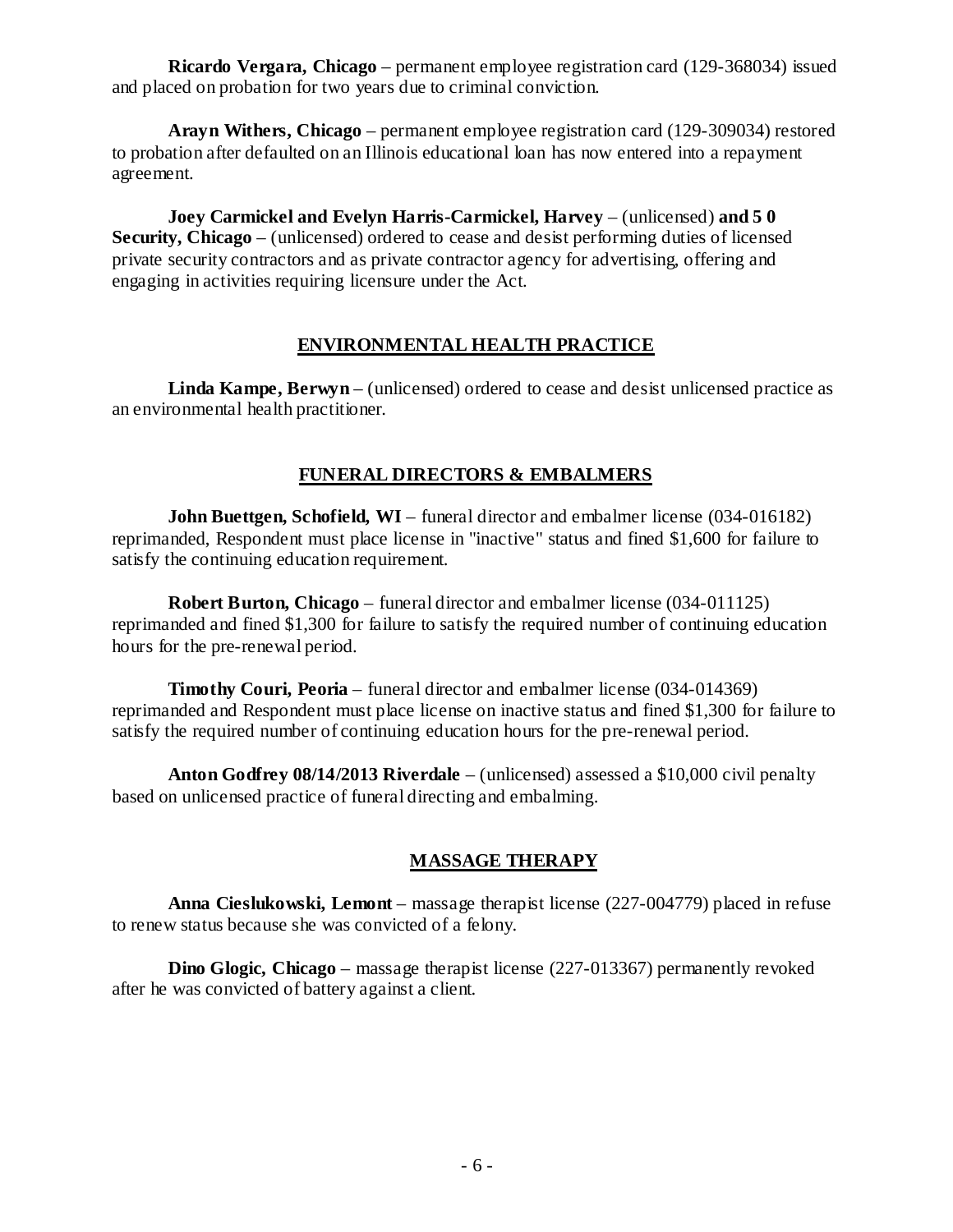#### **MEDICAL**

**Anil Agarwal, Plainfield –** physician and surgeon license (036-115672) reprimanded after being disciplined by the states of Nebraska and Colorado, and for failure to report same.

**Lee Balaklaw, Louisa, KY** – physician and surgeon license (036-085937) indefinitely suspended due to a plea of guilty to ten misdemeanor counts of theft by deception.

**Joseph Baumgart, DeKalb** – physician and surgeon license (036-066682) placed on indefinite probation for a minimum of two years and limited to office-based gynecology only and fined \$3,000 for failure to perform a timely Cesarean Section procedure and resignation of staff privileges at Kishwaukee Community Hospital while under a monitoring agreement.

**Jose Bejar, Topeka, KS** – physician and surgeon license (036-065335) placed in refuse to renew status after being disciplined by the state of Kansas.

**Lee Birchansky, Cedar Rapids, IA** – physician and surgeon license (036-079346) reprimanded and may renew effective upon payment of fees, filing of forms and completion of required continuing education after being disciplined by the state of Iowa.

**Roger Boshes, Brookline, MA** – physician and surgeon license (036-068767) placed in refuse to renew status after being disciplined by the state of Massachusetts.

**Bradley Bourkland, Loves Park** – physician and surgeon license (036-093293) placed on indefinite probation after being disciplined by the state of Wisconsin.

**Patrick Bruno, Freeport** – physician and surgeon license (036-098594) placed in refuse to renew status after being disciplined by the state of Missouri.

**William Chadwick, Belleville** – physician and surgeon license (036-082912) reprimanded and fined \$5,000 for failing to timely order and perform a cesarean section.

**David Chao, San Diego, CA** – physician and surgeon license (036-086671) placed in refuse to renew status after being disciplined by the state of California.

**Chetan Choksi, Wheaton** – physician and surgeon license (036-100430) placed on indefinite probation for a minimum of 18 months and fined \$10,000 because he failed to adequately supervise laser hair removal by unlicensed persons and because he issued prescriptions without sufficient direct patient contact.

**Michael Close, Chicago** – physician and surgeon license (036-086407) and controlled substance license (336-048437) summarily/temporarily suspended for failure to account for over 21,000 dosage units of controlled substances.

**Jeffrey Dardinger, Cincinnati, OH** – physician and surgeon license (036-103382) placed in refuse to renew status after being disciplined by the state of Kentucky.

**Bradley Dworsky, Joliet** – physician and surgeon license (036-087327) placed on probation for two years and fined \$5,000 for performing a wrong-site surgery.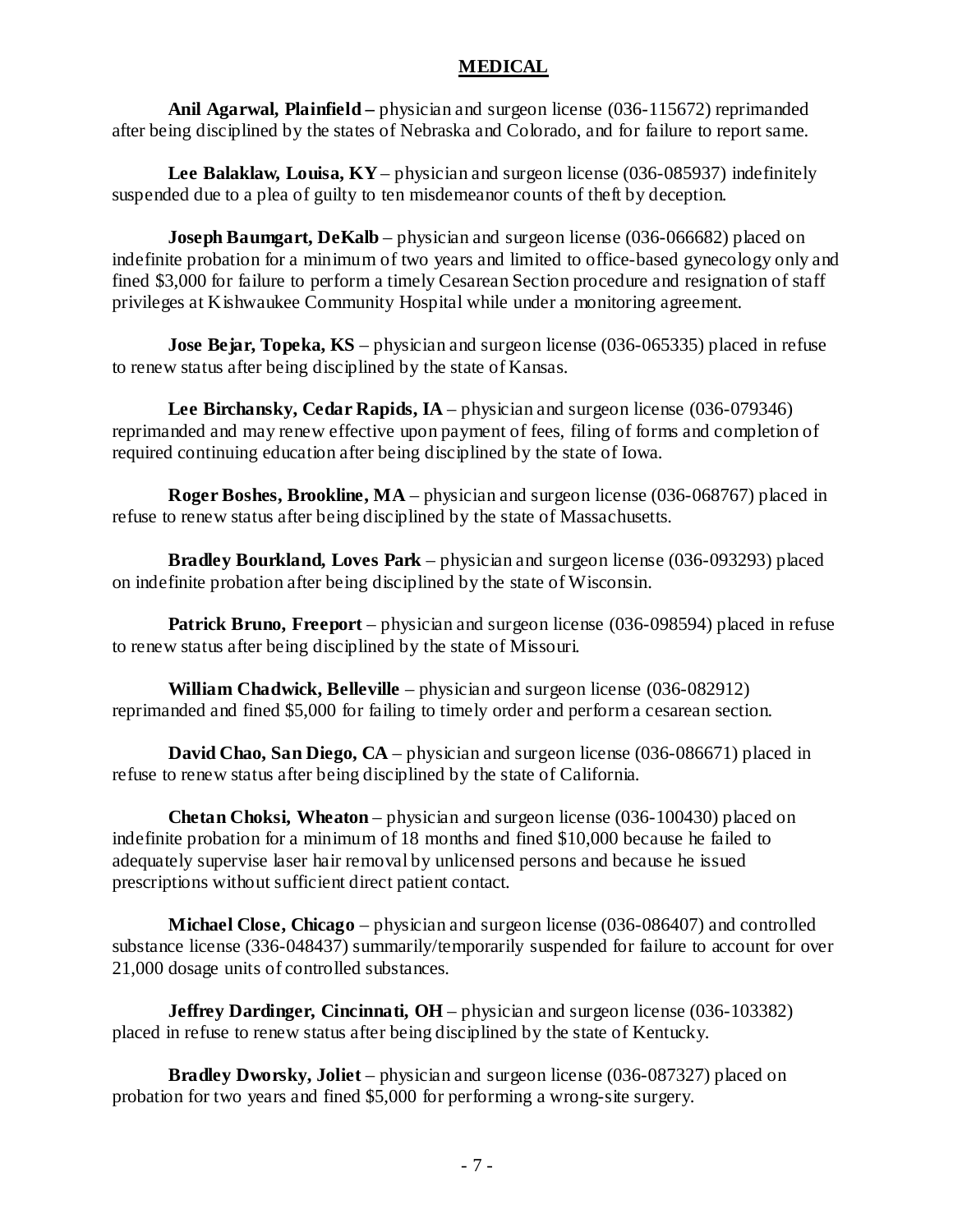**Michael Earley, Chicago** – physician and surgeon license (036-067635) placed on indefinite probation for a minimum of two years and fined \$5,000 for prescribing Xanax to known substance abusers.

**Victoria Gaus, Miramar, FL** – physician and surgeon license (036-116989) placed in refuse to renew status after being disciplined by the state of Florida.

**James Gekas, Augusta, GA** – physician and surgeon license (036-044684) reprimanded after being disciplined by the state of Tennessee.

**David Gierlus, Muscatine, IA** – physician and surgeon license (036-075963) indefinitely suspended for prior discipline by the state of Iowa, conviction of a felony, and engaging in unprofessional conduct that could harm the public.

**Alvaro Gutierre z, Morgantown, WV** – physician and surgeon license (036-070809) placed in refuse to renew status after being disciplined by the state of West Virginia.

**Daniel Gutstein, Chicago** – physician and surgeon license (036-109673) placed on suspension for 30 days, followed by indefinite probation for a minimum of five years and fined \$50,000 due to issuing prescriptions for non-controlled substances for patients over the internet.

**John Heather, Chicago** – physician and surgeon license (036-089466) placed in refuse to renew status after being disciplined by the state of Ohio.

**Zabrin Inan, Chicago** – physician and surgeon license (036-097973) and controlled substance license (336-058325) indefinitely suspended for unprofessional conduct related to physician/patient boundaries and improper prescribing of controlled substances.

**Jonathan Ingram, Beverly Hills, CA** – physician and surgeon license (036-118751) revoked after being disciplined by the states of Florida and Ohio.

**Leslie Jackson, Taylo rville** – physician and surgeon license (036-072876) placed on indefinite probation for a minimum of two years and controlled substance license (336-036526) indefinitely suspended due to prescribing excessive amounts of controlled substances.

**Mohammed Kaiserudin, Orland Park** – physician and surgeon license (036-112300) suspended for 90 days followed by indefinite probation for a minimum of three years for engaging in an inappropriate relationship with a patient.

**Raymond Kryzyzaniak, Portsmouth, VA** – physician and surgeon license (036-077000) indefinitely suspended after being disciplined by the state of South Carolina.

**Larry Lane, Champaign** – physician and surgeon license (036-046016) reprimanded and Respondent must place license on permanent inactive status for failing to timely diagnose and treat fetal distress in a patient.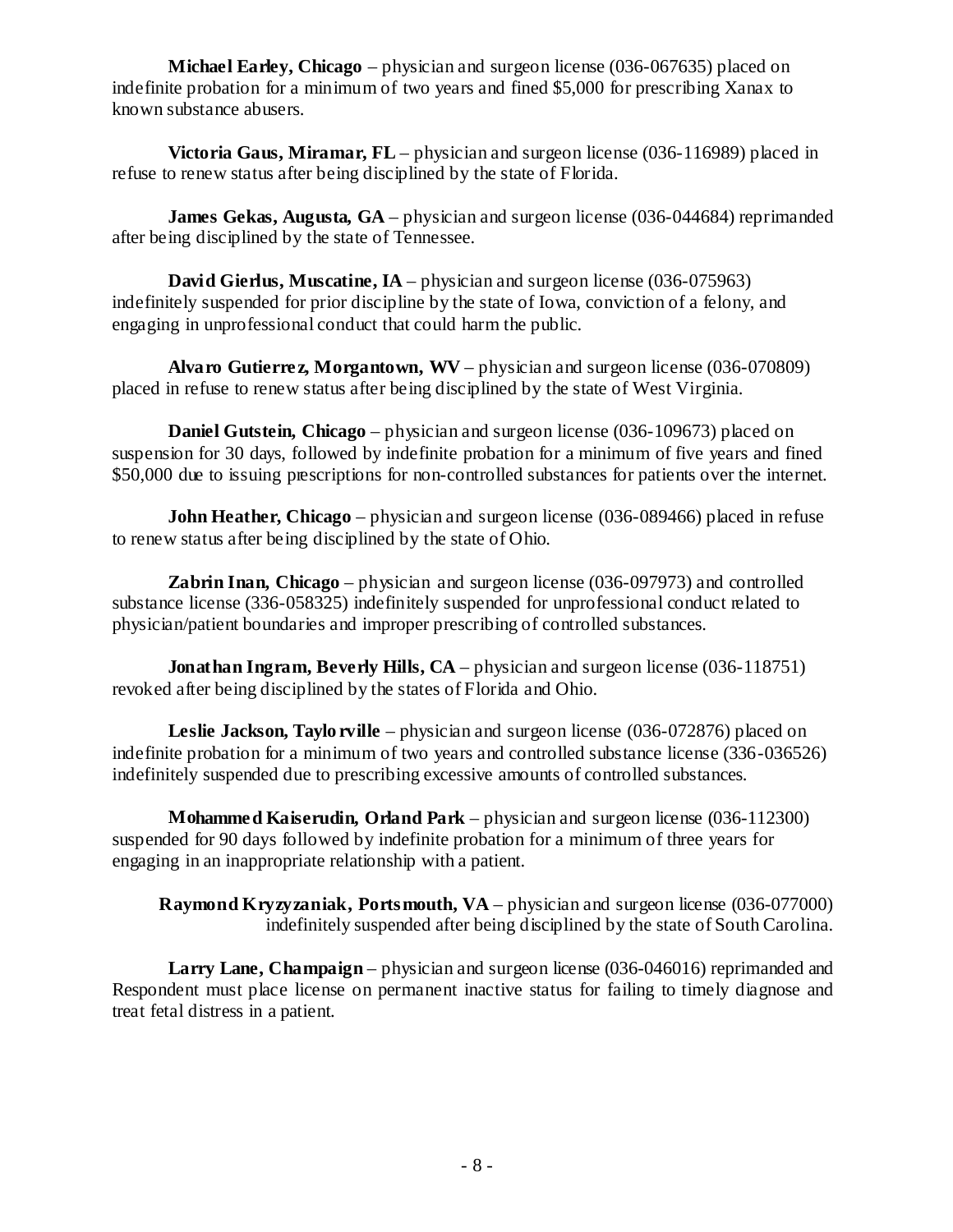**Fred Levin, Chicago** – physician and surgeon license (036-042517) and controlled substance license (336-010486) summarily/temporarily suspended for unprofessional conduct, improper prescribing of controlled substances and failure to establish and maintain medical records.

**Richard Martin, Urbana** – physician and surgeon license (036-053808) placed in refuse to renew status after being disciplined by the state of Florida.

**Constantino Perales, Peru** – physician and surgeon license (036-067198) and controlled substance license (336-031409) summarily/temporarily suspended for inappropriate prescribing of controlled substances to his patients and sexually inappropriate conduct with a patient.

**Arnold Phillips, Naperville** – physician and surgeon license (036-076706) reprimanded and fined \$10,000 because he billed a patient for duplicative imaging that duplicated the same information and billed the patient for a limited history and physician that was incidental to and should have been rolled into the charge for the main bone scan procedure.

**Jeffrey Piccirillo, Grinnell, IA** – physician and surgeon license (036-084638) indefinitely suspended for engaging in an inappropriate, sexual relationship with a patient while said patient was under the care and treatment of Respondent.

**Peter Pressman, Chicago** – physician and surgeon license (036-102986) placed in refuse to renew status after being disciplined by the state of California.

**Raul Rodas, Debary, FL** – physician and surgeon license (036-079451) placed on indefinite probation for a minimum of two years after being disciplined by the states of Florida, Ohio, Kentucky and California.

**Jon Shick, Chicago** – physician and surgeon license (036-103243) placed in refuse to renew status after being disciplined by the state of Colorado.

**Devinder Sidhu, Madison, WI** – physician and surgeon license (036-099139) indefinitely suspended after being disciplined by the state of Wisconsin.

**Timothy Swain, Corpus Christi, TX** – physician and surgeon license (036-117825) reprimanded after being disciplined by the state of Texas.

**Joseph Tages, Aurora** – physician and surgeon license (036-071393) and controlled substance license (336-035207) indefinitely suspended effective December 31, 2013, after he plead guilty to willfully making and subscribing false Tax Returns.

**Elton Tinsley, Chicago** – physician and surgeon license (036-079325) suspended for three months, followed by indefinite probation for a minimum of three years and fined \$30,000 and controlled substance license (336-042336) indefinitely suspended due to a surrender of respondent's DEA registration and a plea of guilty to a Class A Misdemeanor charge of unlawful dispensing of a controlled substance.

**Mary Totten, North Riverside** – physician and surgeon license (036-094494) reprimanded after being disciplined by the state of Alaska.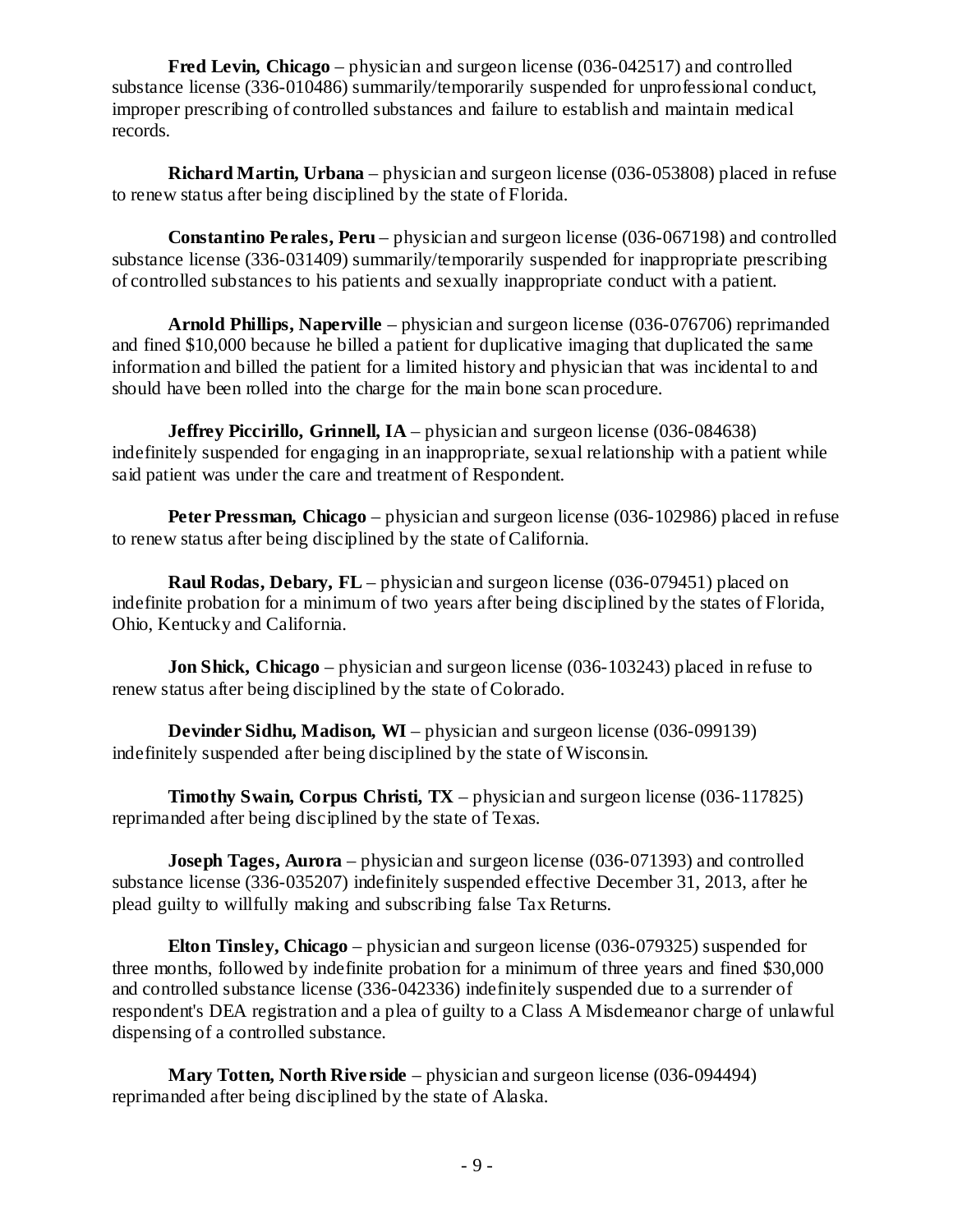**James Turek, Monroe, WI** – physician and surgeon license (036-091984) reprimanded after being disciplined by the state of Wisconsin.

**Byron Velander, Chicago** – physician and surgeon license (036-111489) placed in refuse to renew status after being disciplined by the state of North Dakota.

**Melissa West, St. Louis, MO** – physician and surgeon license (036-121838) and controlled substance license (336-083190) indefinitely suspended due to alcohol abuse, boundary issues, and depression which results in an inability to practice medicine with reasonable judgment, skill or safety.

**Lawrence Wilkin, Elmhurst** – physician and surgeon license (036-096179) placed on indefinite probation for a minimum of three years and fined \$5,000 and controlled substance license (336-057101) indefinitely suspended for excessive prescribing of controlled substances to patients without considering warning signs of drug abuse.

**Brit Williams, Clinton** – physician and surgeon license (036-073433) and controlled substance license (336-037028) summarily/temporarily suspended due to mental illness and/or disability that impairs respondent's ability to practice medicine with reasonable judgment, skill and/or safety.

**Scott Yagger, Tinley Park** – physician and surgeon license (036-086794) reprimanded after being disciplined by the state of Florida.

**Fazle Yasin, Clayton, MO** – physician and surgeon license (036-050777) restored to indefinite probation.

**Michael Hurst, Moline** – chiropractic license (038-004345) indefinitely suspended for a minimum of two years and fined \$10,000 because he continued to practice as a chiropractor after his license was suspended by the Department.

**Bradley Mattson, Lake Forest** – chiropractic license (038-006727) revoked after he pled guilty to Health Care Fraud.

**Jeffrey Neumann, Peoria** – chiropractic license (038-012498) issued on indefinite probation for a minimum of five years after being disciplined by the state of Georgia.

**Wonhye Son, Fairfax, VA** – chiropractic license (038-012496) issued with a reprimand after being disciplined by the state of Virginia.

**Darren Weissman, Northbrook** – chiropractic license (038-007634) reprimanded and fined \$5,000 because he failed to adequately supervise unlicensed personnel using laser treatments for fat reduction and failed to examine all of the patients so treated.

**Andrea Naugle, Aurora** – physician assistant license (085-001283) reprimanded for failure to make a diagnosis and provide the proper treatment to a patient.

**Jonathan Rueter, Springfield** – physician assistant license (085-004029) placed on indefinite probation for a minimum of five years for being charged with two counts of driving under the influence.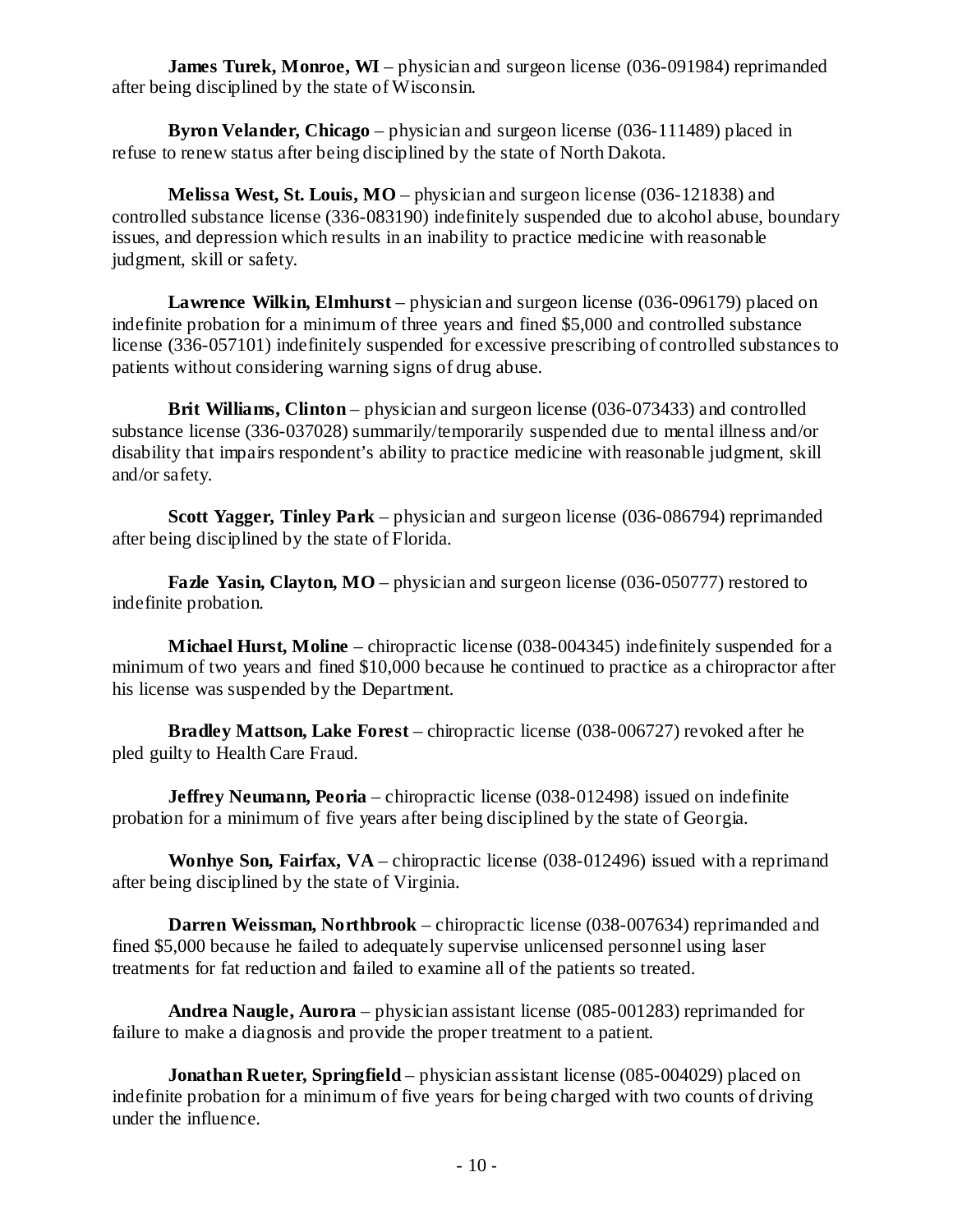#### **NURSING**

**Michelle Burnett, Thornton** – registered nurse license (041-363261) placed on indefinite probation for a minimum of one day after being disciplined by the state of Indiana.

**Joanne Clinton, Scottsdale, AZ** – registered nurse license (041-351266) placed in refuse to renew status due to her voluntary surrender of her Arizona nurse license as a result of her failure to submit a urine specimen as required by the conditions of a previous Arizona Stipulated Agreement.

**Pofiria Perez, South Chicago Heights** – registered nurse license (041-271042) indefinitely suspended for a minimum of six months based on felony conviction, diversion from her employer and violation of state law regarding controlled substances.

**Tammy Peters, Chicago** – registered nurse license (041-347799) restored to indefinite probation with work restrictions for a minimum of three years and effective upon payment of fees and filing of forms.

**Bobbie Rosenbaum, Milan** – registered nurse license (041-326375) automatically, indefinitely suspended for a minimum of 12 months for a violation of probation.

**Carissa Silva, Achorage, AK** – registered nurse license (041-368025) placed on indefinite probation with work restrictions for a minimum of three years after having pled guilty of driving under the influence of alcohol in Anchorage, AK and sentenced to probation for five years.

**Peter Tayong, Berwyn** – registered nurse license (041app3041267) to be issued with reprimand as a result of excessive use of alcohol related to a July 2009 criminal felony conviction for Aggravated DUI and a September 2009 criminal misdemeanor DUI charge to which applicant plead guilty.

**Glynda Williams, Springfield** – registered nurse license (041-342461) restored from suspension to indefinite probation for a minimum of three years.

**Challis Wilson, Green Bay, WI** – registered nurse license (041-415270) issued with reprimand due to a sister-state discipline.

**Suzanne Binion, Tucson, AZ** – licensed practical nurse license (043-067260) revoked based on fraud and deceit in applying for and procuring a license.

**Helen Fenske, Compton** – licensed practical nurse license (043-106354) reprimanded with course work after she failed to comply with the policies and procedures for a non-emergent transport and charting of one resident (although the facility revised the transport policies after the incident).

**Lori Hand, West Frankfort** – licensed practical nurse license (043-059804) placed in refuse to renew status after being disciplined by the state of Texas.

**Anne Stipe, Percy** – licensed practical nurse license (043-082505) automatically revoked for a minimum of three years due to a violation of probation after failed to provide drug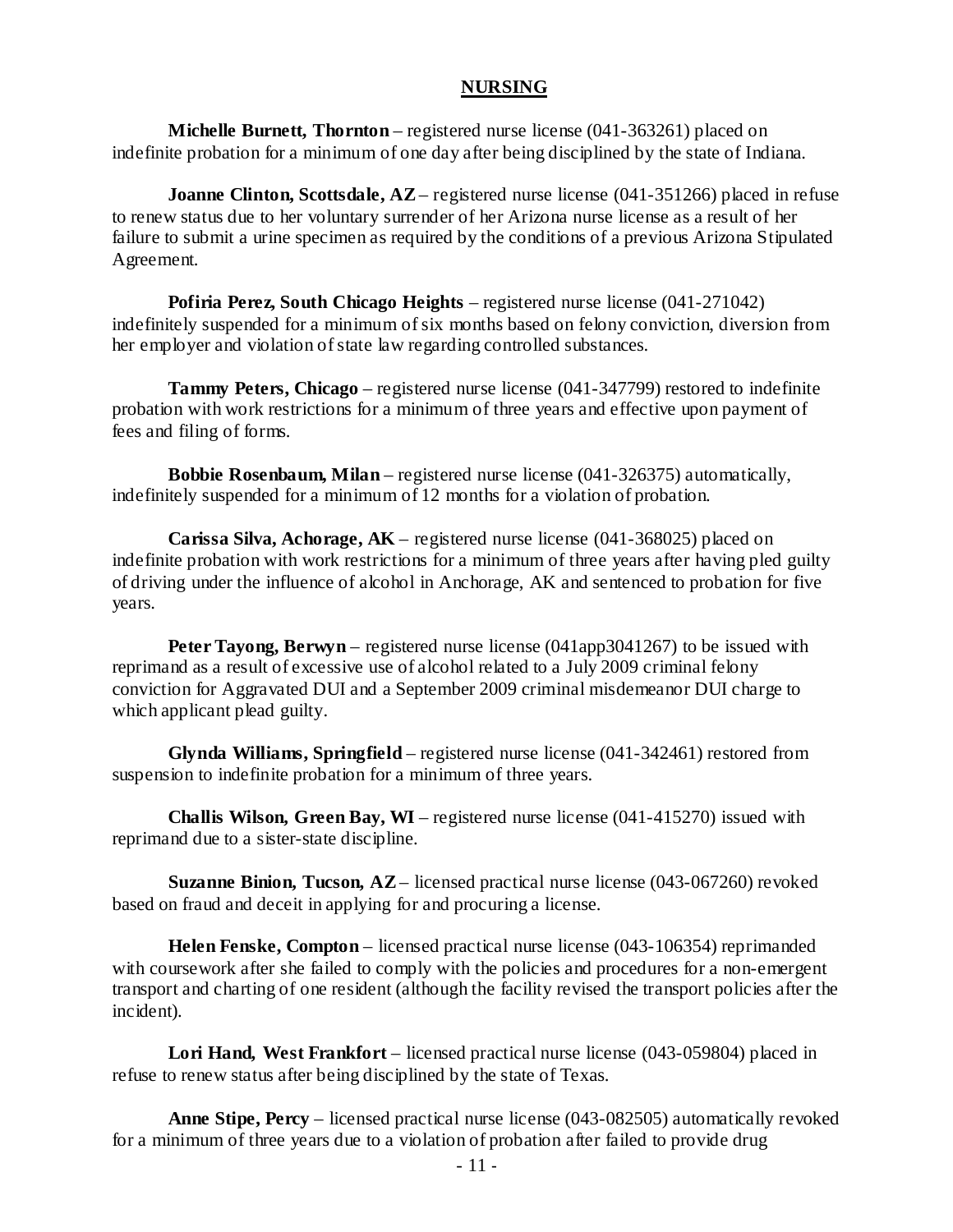toxicology screens and allowed her license to expire and lapse into a non-renewed status.

**Robbie Sykes, Chicago Heights** – licensed practical nurse license (043-070269) reprimanded for having been terminated for failure to follow a facilities policy and procedure regarding admission of visitors and for failure to report same to the Department.

**Wendy Von Boeckman, Manito** – licensed practical nurse license (043-076877) restored to indefinite probation with work restrictions for a minimum of three years and effective upon payment of fees, filing of forms and must petition to restore.

#### **NURSING HOME ADMINISTRATOR**

**Wendy Berk, Oswego** – nursing home administrator license (044-006227) reprimanded with continuing education conditions and fined \$612.50 after an audit determined that the necessary continuing education hours were not completed.

**Douglas Maris, Atlanta** – nursing home administrator license (044-006289) reprimanded with continuing education conditions and fined \$162.50 after an audit determined the necessary continuing education hours were not completed.

**Nicholas Papp, Downers Grove** – nursing home administrator license (044-005851) reprimanded after deficiencies were cited at the facility where he served as nursing home administrator.

**Cynthia Turner, Rantoul** – nursing home administrator license (044-010031) reprimanded with continuing education conditions and fined \$850 after an audit determined that the necessary continuing education hours were not completed.

**Marie Van Gemert, Park Forest** – nursing home administrator license (044-004602) voluntarily surrendered and may never petition to restore after an audit determined that the necessary continuing education hours were not completed.

## **ORTHOTICS, PROSTHETICS AND PEDORTHICS**

**Quinn Brennan, Chicago** – prosthetist license (211-000042) placed in refuse to renew status and fined \$1,000 as result of misrepresenting information contained licensure renewal application submitted to the Department, related to noncompliance with minimum continuing education requirements necessary for licensure renewal.

**Richard Dempsey, San Antonio, TX** – pedorthist license (212-000089) placed in refuse to renew status and fined \$750 for misrepresenting information contained licensure renewal application submitted to Department, related to noncompliance with minimum continuing education requirements necessary for licensure renewal.

#### **PHARMACY**

**Alisha Oatis, Peoria** – pharmacy technician license (049app3251216) to be issued and placed on probation for one year due to prior criminal conviction.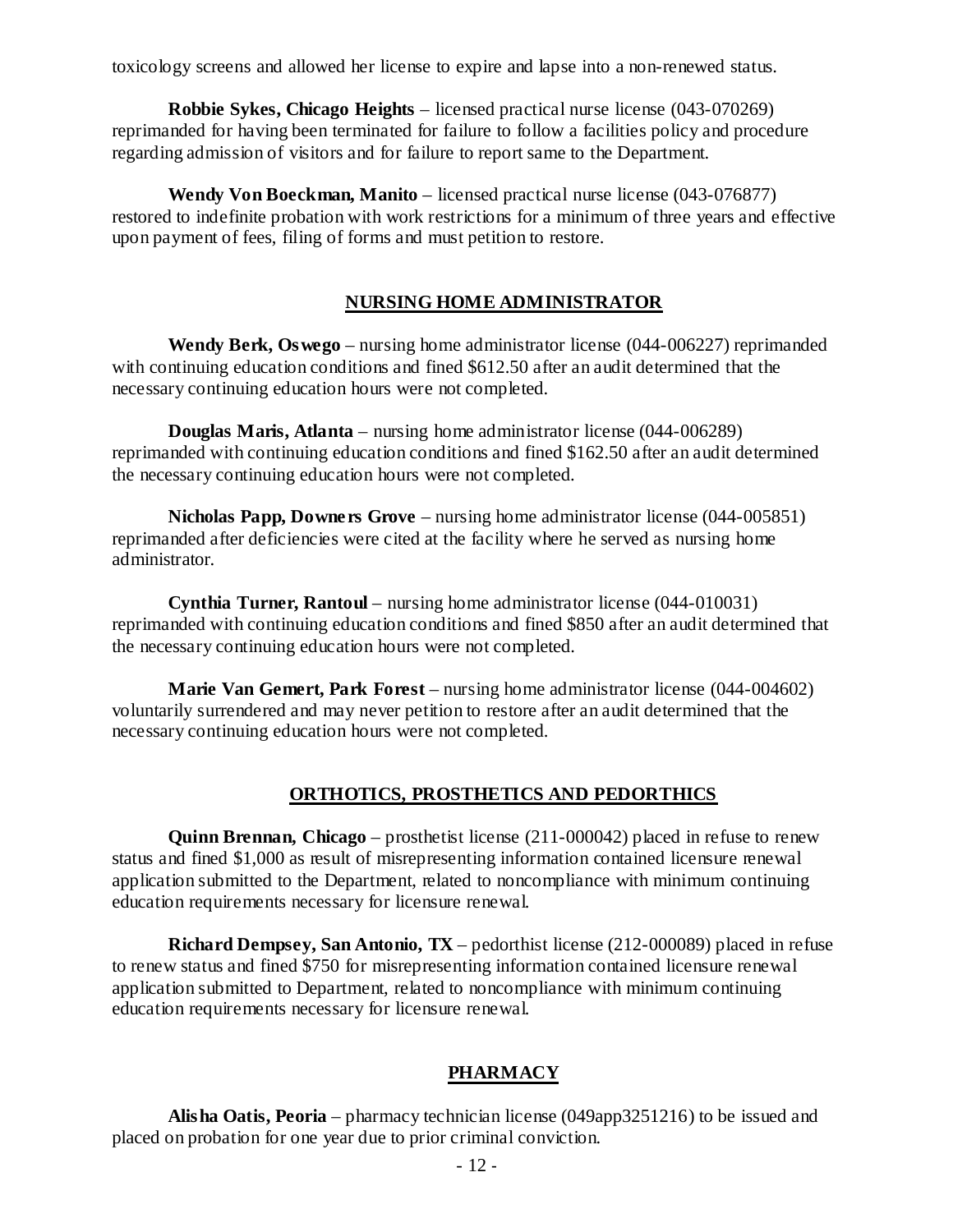**Mital Patel, Hoffman Estates** – pharmacy technician license (049-179701) revoked for entering a plea of guilty to the charge of Manufacture and Delivery of Cannabis from 500 to 2,000 grams, a felony.

**Kaldo Sheena, Chicago** – pharmacy technician license (049app3262192) to be issued with reprimand for being convicted for unlawful possession of cannabis, possession of alcohol by a minor, criminal trespass to residency, and possession of cannabis.

**Sarah Vola, Loves Park** – pharmacy technician license (049-190396) placed in refuse to renew status due to her guilty plea to Retail Theft as well as her failure to report same to the Department.

**Lolita Woods, Chicago** – pharmacy technician license (049-220940) issued and placed on probation for one year effective upon issuance of license.

**Diane Baldwin, Columbia, MO** – pharmacist license (051-290910) reprimanded after being disciplined by the state of Kentucky.

**Reena Chesla, St. Louis, MO** – pharmacist license (051-291550) reprimanded and fined \$1,000 after being disciplined by the state of Missouri.

**ACS Pharmacy, Orlando, FL** – pharmacy license (054016319) reprimanded after being disciplined by the states of Texas, Louisiana and Colorado.

**Cystic Fibrosis Services Inc., Centennial, CO** – pharmacy license (054-013139) reprimanded and fined \$1,000 after being disciplined by the state of Colorado.

# **PROFESSIONAL COUNSELORS**

**Amy Herrick, Chicago** – professional counselor license (178-004864) reprimanded with continuing education conditions and fined \$1,000 after an audit determined that the necessary continuing education hours were not completed.

**Doris Jackson, Springfield** – professional counselor license (178-005085) had an Amended Consent Order dated May 23, 2013 to change fine amount from \$1,000 to \$375.

**Lynn Jarrett, Canton, MI** – professional counselor license (178-000515) reprimanded with continuing education conditions and fined \$750 after an audit determined that the necessary continuing education hours were not completed.

**Michael Black, Chicago** – clinical professional counselor license (180-007008) reprimanded with continuing education conditions and fined \$100 after an audit determined that the necessary continuing education hours were not completed.

**Deborah Chalmers, Chicago** – clinical professional counselor license (180-006299) reprimanded with continuing education conditions and fined \$200 after an audit determined that the necessary continuing education hours were not completed.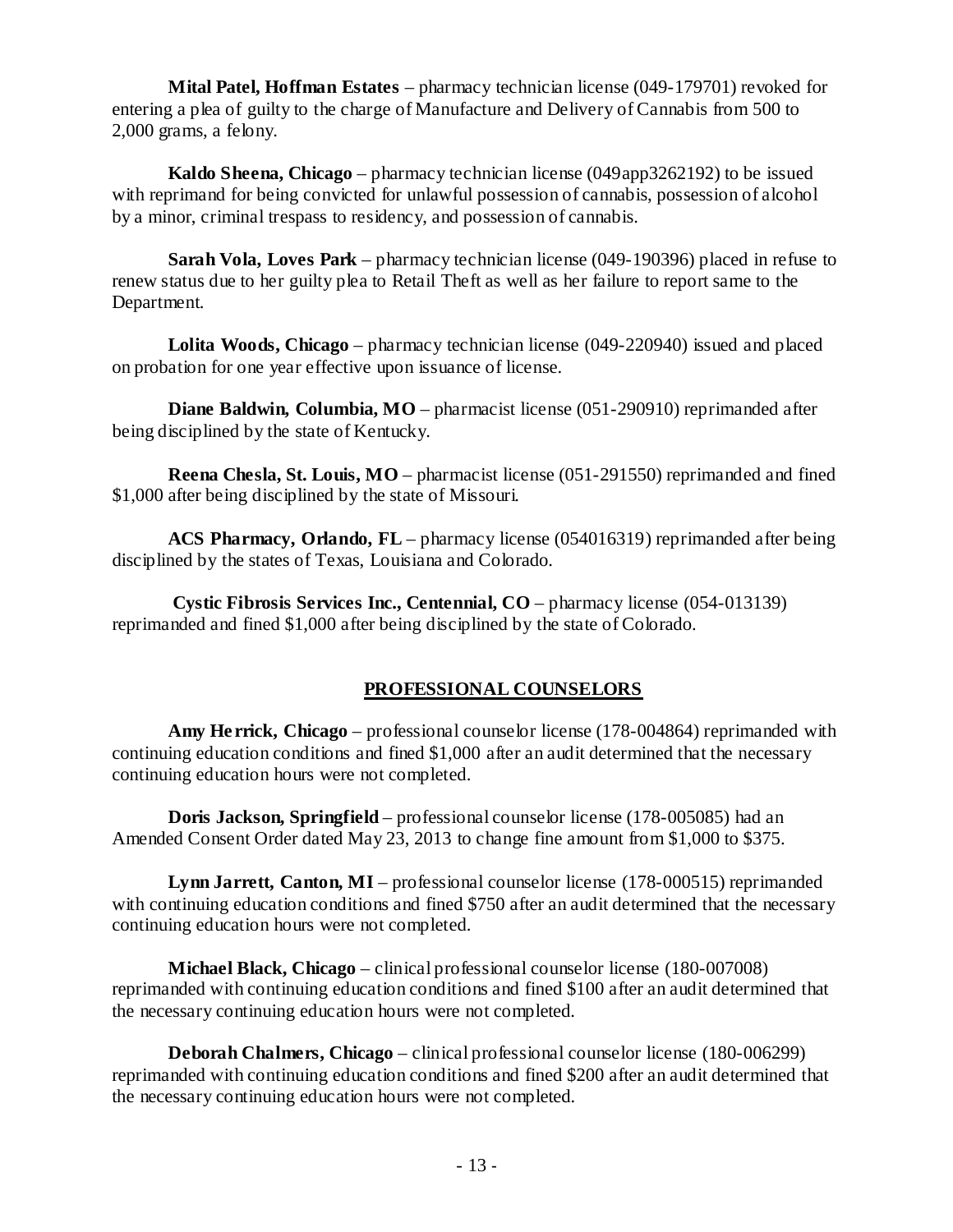**Mitchell Davenport, Freeport** – clinical professional counselor license (180-003775) reprimanded with continuing education conditions and fined \$200 after an audit determined that the necessary continuing education hours were not completed.

**Mary Everson, Oak Park** – clinical professional counselor license (180-001943) reprimanded with continuing education conditions and fined \$150 after an audit determined that the necessary continuing education hours were not completed.

**Grace Gianforte, Chicago** – clinical professional counselor license (180-002168) reprimanded with continuing education conditions and fined \$600 after an audit determined that the necessary continuing education hours were not completed.

# **PSYCHOLOGY**

**Theophilus Green, Chicago** – clinical psychologist license (071-004091) revoked for practicing on a suspended license.

# **REAL ESTATE**

**Narcis Oros, Skokie** – community association manager license (261-001531) issued on probation for one year and fined \$750 for using a cell phone during a licensing exam.

**Noemi Cordova, Chicago** – real estate managing broker license (471-016156) reprimanded with continuing education conditions and fined \$500 after failing to return earnest money for 11 months.

**Scott Solano, Burr Ridge** – real estate managing broker license (471-000913) revoked and fined \$25,000 after being convicted of mail fraud.

**Jerry Tran, Chicago** – real estate managing broker license (471-005834) reprimanded and fined \$500 for allowing another person to act on behalf of Respondent in showing a property to a potential buyer and allowed this person to represent the Respondent at the closing of the property.

**Melina Birov, Winnetka** – real estate broker license (475-124345) reprimanded with coursework and fined \$750 for serving as the listing agent for a subject property in Winnetka, accepted a competing offer from Heritage Builders, a company in which her husband owns an interest.

**Robert Haustein, Homer Glen** – real estate broker license (475-140634) reprimanded and fined \$1,000 for publishing potentially misleading advertising.

**Sereda Jacobs, Lansing** – real estate broker license (475-125388) revoked due to a conviction before the U.S. District Court for the Northern District of Illinois for fraudulently endorsing and cashing a check made payable to another individual.

**Susan Lang, Norwood Heights and Chicago** – real estate broker license (475-096935) and **Ade Realty, Inc., Chicago** - real estate broker corporation license (478-004215) both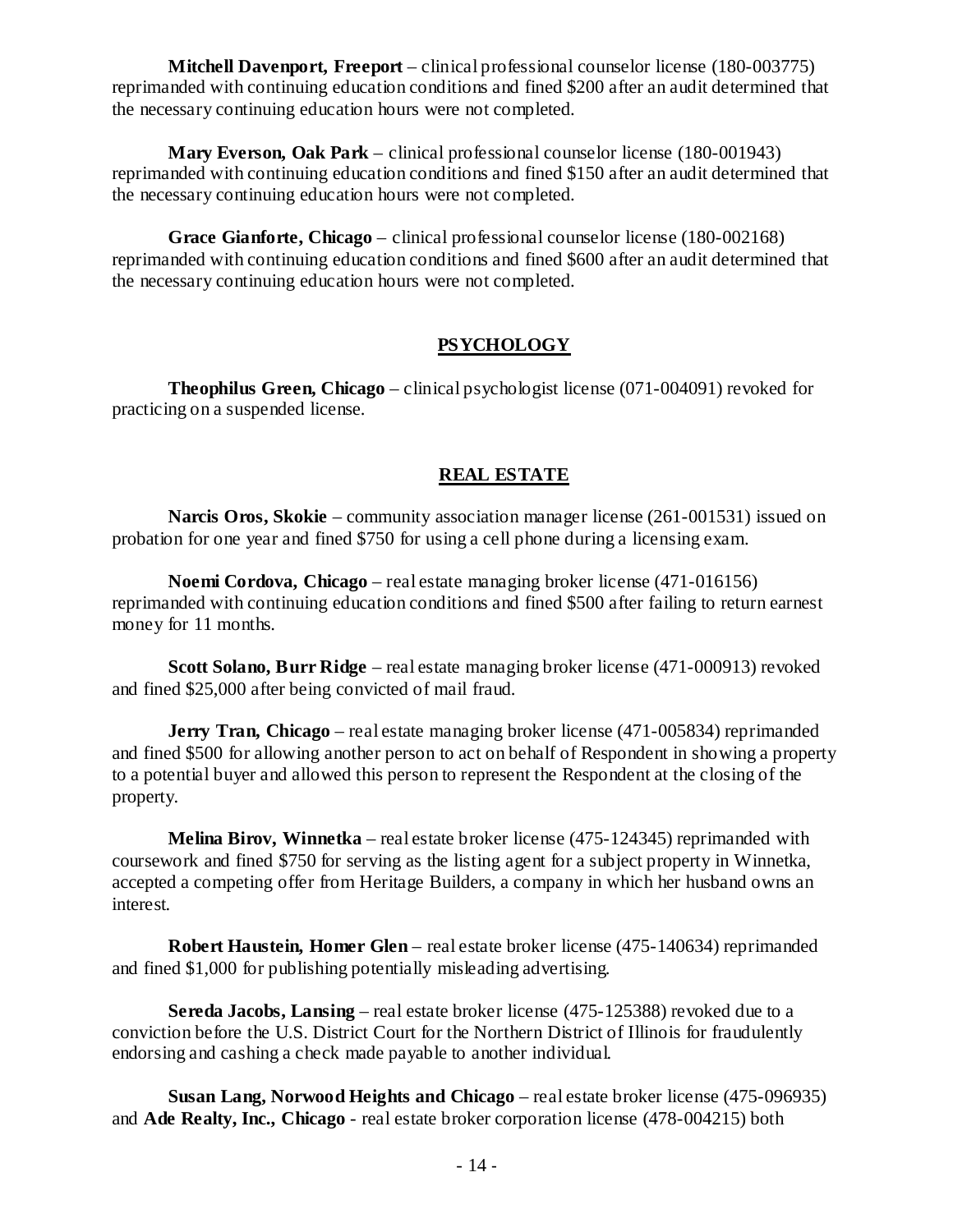revoked and each fined \$25,000 for unlicensed practice, failed to remit documents to the Department and failed to remit rent monies.

**Larry Rossi, Chicago** – real estate broker license (475-158302) issued and placed on 24 month probation that is transferred from 476 salesperson license and to terminate on May 12, 2014.

**Pat Wells, Rockford** – real estate broker license (475-082580) placed in refuse to renew status for failing to remit money that belong to others, engaging in dishonorable conduct of a character likely to deceive, defraud or harm the public and breaching her duty to a client.

**Michael Wolski, Schererville, IN** – real estate broker license (475-136805) placed on indefinite probation transferred from real estate salesperson license due to a prior discipline.

# **ROOFING CONTRACTORS**

**Charlotte Morris, Momence** – roofing contractor license (104-010047) placed on indefinite probation for a minimum of three years and fined \$10,000 **and C & C General Contractors, Inc., Momence** – roofing qualifying party designation (105-003967) is indefinitely suspended due to unprofessional conduct and discipline by other U.S. jurisdictions.

**Mark Timmons, Centralia** – roofing contractor license (104-010666) and **TM Construction and Painting, Centralia** – roofing qualifying party designation – (unlicensed) revoked for a minimum of three years based on felony conviction and unprofessional conduct.

**Bird's Home Remodeling, LaSalle** – (unlicensed) ordered to cease and desist unlicensed practice of roofing contracting.

**Jerry Clark, Springfield** – (unlicensed) ordered to cease and desist the unlicensed practice of roofing contracting.

**Gene Eader, Alhambra** – (unlicensed) ordered to cease and desist the unlicensed practice of roofing contracting.

**Harvey King, Belleville** – (unlicensed) ordered to cease and desist the unlicensed practice of roofing contracting.

**Landmark A New World Corporation, Hickory Hills** – (unlicensed) ordered to cease and desist unlicensed practice of roofing contracting.

**Mark Morrell, Springfield** – (unlicensed) ordered to cease and desist the unlicensed practice of roofing contracting.